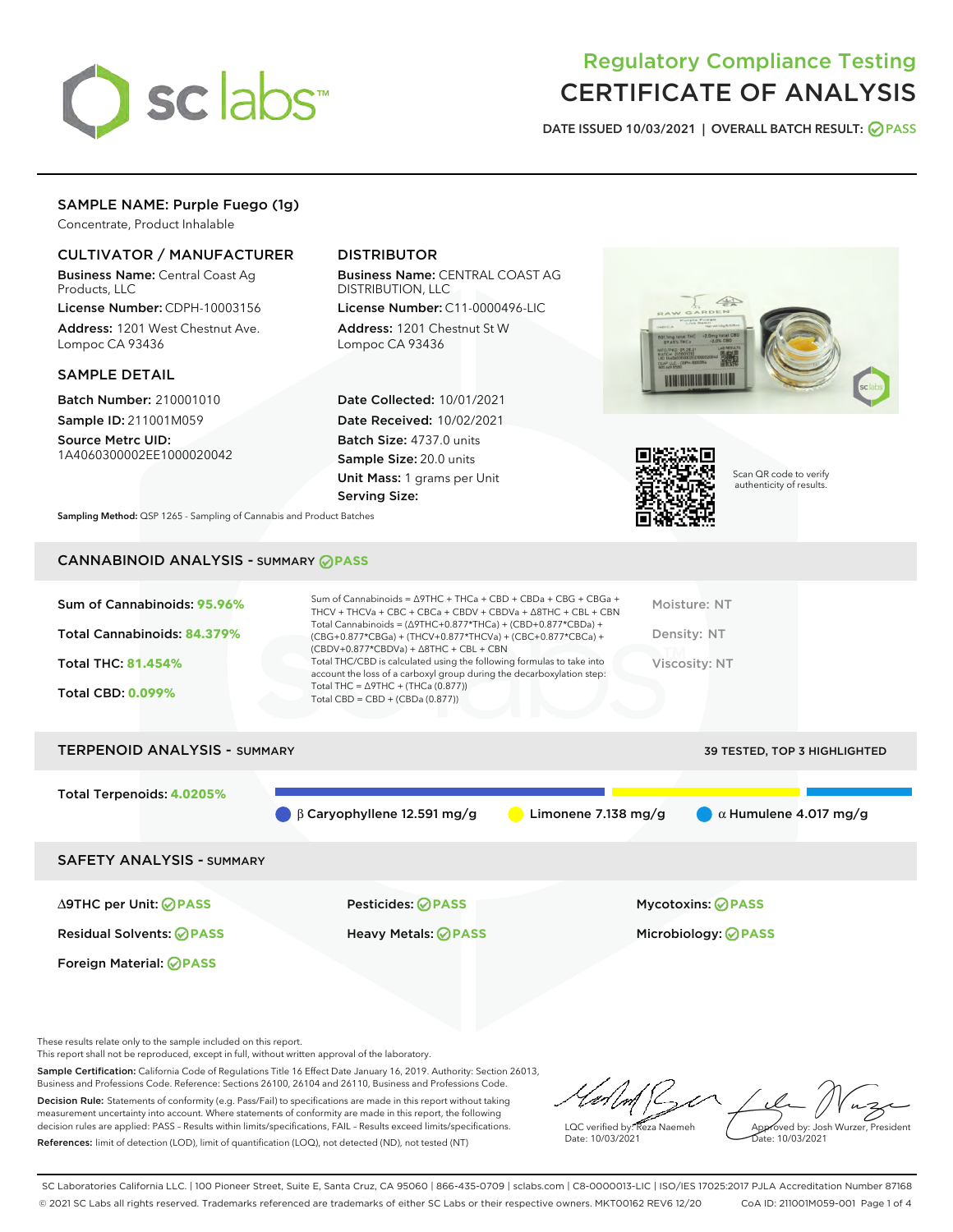



PURPLE FUEGO (1G) | DATE ISSUED 10/03/2021 | OVERALL BATCH RESULT: @ PASS

### CANNABINOID TEST RESULTS - 10/03/2021 2 PASS

Tested by high-performance liquid chromatography with diode-array detection (HPLC-DAD). **Method:** QSP 1157 - Analysis of Cannabinoids by HPLC-DAD

#### TOTAL CANNABINOIDS: **84.379%**

Total Cannabinoids (Total THC) + (Total CBD) + (Total CBG) + (Total THCV) + (Total CBC) + (Total CBDV) + ∆8THC + CBL + CBN

TOTAL THC: **81.454%** Total THC (∆9THC+0.877\*THCa)

TOTAL CBD: **0.099%**

Total CBD (CBD+0.877\*CBDa)

TOTAL CBG: 1.48% Total CBG (CBG+0.877\*CBGa)

TOTAL THCV: 0.497% Total THCV (THCV+0.877\*THCVa)

TOTAL CBC: 0.849% Total CBC (CBC+0.877\*CBCa)

TOTAL CBDV: ND Total CBDV (CBDV+0.877\*CBDVa)

| <b>COMPOUND</b>            | LOD/LOQ<br>(mg/g) | <b>MEASUREMENT</b><br><b>UNCERTAINTY</b><br>mg/g | <b>RESULT</b><br>(mg/g) | <b>RESULT</b><br>(%) |
|----------------------------|-------------------|--------------------------------------------------|-------------------------|----------------------|
| <b>THCa</b>                | 0.05/0.14         | ±23.384                                          | 909.89                  | 90.989               |
| <b>A9THC</b>               | 0.06 / 0.26       | ±0.570                                           | 16.57                   | 1.657                |
| <b>CBGa</b>                | 0.1/0.2           | ±0.78                                            | 14.9                    | 1.49                 |
| <b>CBCa</b>                | 0.07/0.28         | ±0.473                                           | 9.68                    | 0.968                |
| <b>THCVa</b>               | 0.07 / 0.20       | ±0.270                                           | 5.67                    | 0.567                |
| <b>CBG</b>                 | 0.06/0.19         | ±0.069                                           | 1.76                    | 0.176                |
| <b>CBDa</b>                | 0.02/0.19         | ±0.033                                           | 1.13                    | 0.113                |
| $\triangle$ 8THC           | 0.1 / 0.4         | N/A                                              | <b>ND</b>               | <b>ND</b>            |
| <b>THCV</b>                | 0.1 / 0.2         | N/A                                              | <b>ND</b>               | <b>ND</b>            |
| <b>CBD</b>                 | 0.07/0.29         | N/A                                              | <b>ND</b>               | <b>ND</b>            |
| <b>CBDV</b>                | 0.04 / 0.15       | N/A                                              | <b>ND</b>               | <b>ND</b>            |
| <b>CBDVa</b>               | 0.03 / 0.53       | N/A                                              | <b>ND</b>               | <b>ND</b>            |
| <b>CBL</b>                 | 0.06 / 0.24       | N/A                                              | <b>ND</b>               | <b>ND</b>            |
| <b>CBN</b>                 | 0.1/0.3           | N/A                                              | <b>ND</b>               | <b>ND</b>            |
| <b>CBC</b>                 | 0.2 / 0.5         | N/A                                              | <b>ND</b>               | <b>ND</b>            |
| <b>SUM OF CANNABINOIDS</b> |                   |                                                  | 959.60 mg/g             | 95.96%               |

#### **UNIT MASS: 1 grams per Unit**

| ∆9THC per Unit                        | 1120 per-package limit     | 16.57 mg/unit<br><b>PASS</b> |
|---------------------------------------|----------------------------|------------------------------|
| <b>Total THC per Unit</b>             |                            | 814.54 mg/unit               |
| <b>CBD per Unit</b>                   |                            | <b>ND</b>                    |
| <b>Total CBD per Unit</b>             |                            | $0.99$ mg/unit               |
| Sum of Cannabinoids<br>per Unit       |                            | 959.60 mg/unit               |
| <b>Total Cannabinoids</b><br>per Unit |                            | 843.79 mg/unit               |
| <b>MOISTURE TEST RESULT</b>           | <b>DENSITY TEST RESULT</b> | <b>VISCOSITY TEST RESULT</b> |

Not Tested

Not Tested

Not Tested

### TERPENOID TEST RESULTS - 10/03/2021

Terpene analysis utilizing gas chromatography-flame ionization detection (GC-FID). **Method:** QSP 1192 - Analysis of Terpenoids by GC-FID

| <b>COMPOUND</b>           | LOD/LOQ<br>(mg/g) | <b>MEASUREMENT</b><br><b>UNCERTAINTY</b><br>mg/g | <b>RESULT</b><br>(mg/g)                          | <b>RESULT</b><br>(%) |
|---------------------------|-------------------|--------------------------------------------------|--------------------------------------------------|----------------------|
| $\beta$ Caryophyllene     | 0.004 / 0.012     | ±0.4482                                          | 12.591                                           | 1.2591               |
| Limonene                  | 0.005 / 0.016     | ±0.1021                                          | 7.138                                            | 0.7138               |
| $\alpha$ Humulene         | 0.009 / 0.029     | ±0.1289                                          | 4.017                                            | 0.4017               |
| <b>Myrcene</b>            | 0.008 / 0.025     | ±0.0283                                          | 2.196                                            | 0.2196               |
| Linalool                  | 0.009 / 0.032     | ±0.0751                                          | 1.977                                            | 0.1977               |
| $\alpha$ Bisabolol        | 0.008 / 0.026     | ±0.0800                                          | 1.499                                            | 0.1499               |
| Terpinolene               | 0.008 / 0.026     | ±0.0249                                          | 1.213                                            | 0.1213               |
| Valencene                 | 0.009 / 0.030     | ±0.0834                                          | 1.211                                            | 0.1211               |
| Fenchol                   | 0.010 / 0.034     | ±0.0442                                          | 1.141                                            | 0.1141               |
| Terpineol                 | 0.016 / 0.055     | ±0.0672                                          | 1.094                                            | 0.1094               |
| trans- $\beta$ -Farnesene | 0.008 / 0.025     | ±0.0377                                          | 1.061                                            | 0.1061               |
| Ocimene                   | 0.011 / 0.038     | ±0.0314                                          | 0.977                                            | 0.0977               |
| Guaiol                    | 0.009 / 0.030     | ±0.0413                                          | 0.876                                            | 0.0876               |
| $\beta$ Pinene            | 0.004 / 0.014     | ±0.0097                                          | 0.842                                            | 0.0842               |
| Caryophyllene<br>Oxide    | 0.010 / 0.033     | ±0.0265                                          | 0.577                                            | 0.0577               |
| $\alpha$ Pinene           | 0.005 / 0.017     | ±0.0042                                          | 0.483                                            | 0.0483               |
| Nerolidol                 | 0.009 / 0.028     | ±0.0272                                          | 0.432                                            | 0.0432               |
| <b>Borneol</b>            | 0.005 / 0.016     | ±0.0113                                          | 0.269                                            | 0.0269               |
| Fenchone                  | 0.009 / 0.028     | ±0.0033                                          | 0.113                                            | 0.0113               |
| Camphene                  | 0.005 / 0.015     | ±0.0011                                          | 0.094                                            | 0.0094               |
| Citronellol               | 0.003 / 0.010     | ±0.0039                                          | 0.080                                            | 0.0080               |
| Geraniol                  | 0.002 / 0.007     | ±0.0032                                          | 0.072                                            | 0.0072               |
| <b>Geranyl Acetate</b>    | 0.004 / 0.014     | ±0.0019                                          | 0.046                                            | 0.0046               |
| Sabinene Hydrate          | 0.006 / 0.022     | ±0.0017                                          | 0.045                                            | 0.0045               |
| $\alpha$ Phellandrene     | 0.006 / 0.020     | ±0.0006                                          | 0.043                                            | 0.0043               |
| 3 Carene                  | 0.005 / 0.018     | ±0.0005                                          | 0.034                                            | 0.0034               |
| $\alpha$ Terpinene        | 0.005 / 0.017     | ±0.0005                                          | 0.032                                            | 0.0032               |
| $\gamma$ Terpinene        | 0.006 / 0.018     | ±0.0005                                          | 0.029                                            | 0.0029               |
| Nerol                     | 0.003 / 0.011     | ±0.0010                                          | 0.023                                            | 0.0023               |
| Eucalyptol                | 0.006 / 0.018     | N/A                                              | $<$ l OO                                         | <loq< th=""></loq<>  |
| Isoborneol                | 0.004 / 0.012     | N/A                                              | <loq< th=""><th><math>&lt;</math>LOQ</th></loq<> | $<$ LOQ              |
| Sabinene                  | 0.004 / 0.014     | N/A                                              | ND                                               | <b>ND</b>            |
| p-Cymene                  | 0.005 / 0.016     | N/A                                              | ND                                               | <b>ND</b>            |
| (-)-Isopulegol            | 0.005 / 0.016     | N/A                                              | ND                                               | <b>ND</b>            |
| Camphor                   | 0.006 / 0.019     | N/A                                              | ND                                               | ND                   |
| Menthol                   | 0.008 / 0.025     | N/A                                              | ND                                               | ND                   |
| R-(+)-Pulegone            | 0.003 / 0.011     | N/A                                              | ND                                               | <b>ND</b>            |
| $\alpha$ Cedrene          | 0.005 / 0.016     | N/A                                              | ND                                               | ND                   |
| Cedrol                    | 0.008 / 0.027     | N/A                                              | ND                                               | <b>ND</b>            |
| <b>TOTAL TERPENOIDS</b>   |                   |                                                  | 40.205 mg/g                                      | 4.0205%              |

SC Laboratories California LLC. | 100 Pioneer Street, Suite E, Santa Cruz, CA 95060 | 866-435-0709 | sclabs.com | C8-0000013-LIC | ISO/IES 17025:2017 PJLA Accreditation Number 87168 © 2021 SC Labs all rights reserved. Trademarks referenced are trademarks of either SC Labs or their respective owners. MKT00162 REV6 12/20 CoA ID: 211001M059-001 Page 2 of 4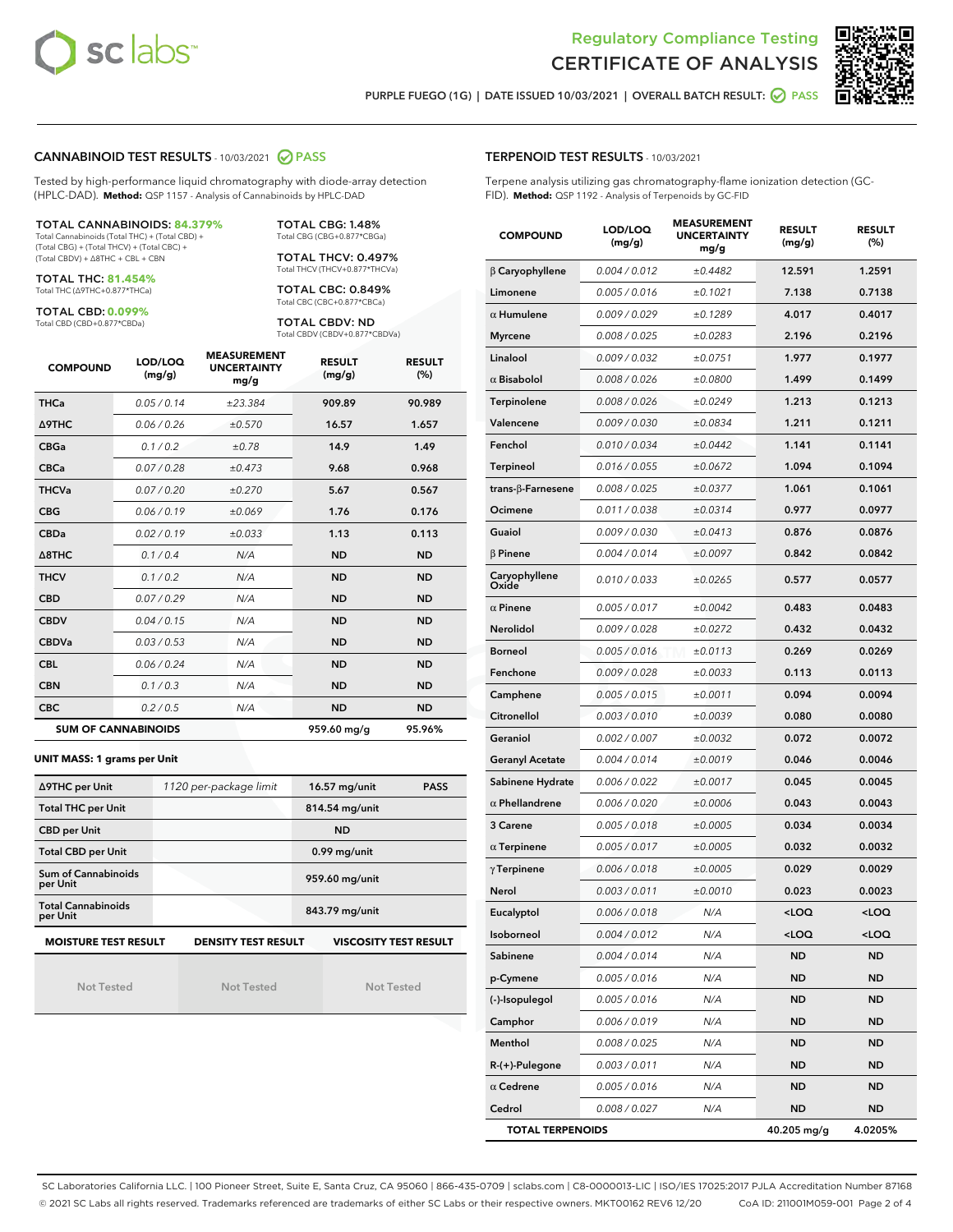



PURPLE FUEGO (1G) | DATE ISSUED 10/03/2021 | OVERALL BATCH RESULT: O PASS

# CATEGORY 1 PESTICIDE TEST RESULTS - 10/02/2021 2 PASS

Pesticide and plant growth regulator analysis utilizing high-performance liquid chromatography-mass spectrometry (HPLC-MS) or gas chromatography-mass spectrometry (GC-MS). \*GC-MS utilized where indicated. **Method:** QSP 1212 - Analysis of Pesticides and Mycotoxins by LC-MS or QSP 1213 - Analysis of Pesticides by GC-MS

| <b>COMPOUND</b>             | LOD/LOQ<br>$(\mu g/g)$ | <b>ACTION</b><br>LIMIT<br>$(\mu g/g)$ | <b>MEASUREMENT</b><br><b>UNCERTAINTY</b><br>$\mu$ g/g | <b>RESULT</b><br>$(\mu g/g)$ | <b>RESULT</b> |
|-----------------------------|------------------------|---------------------------------------|-------------------------------------------------------|------------------------------|---------------|
| Aldicarb                    | 0.03/0.08              | $>$ LOD                               | N/A                                                   | <b>ND</b>                    | <b>PASS</b>   |
| Carbofuran                  | 0.02 / 0.05            | $>$ LOD                               | N/A                                                   | <b>ND</b>                    | <b>PASS</b>   |
| Chlordane*                  | 0.03 / 0.08            | $\ge$ LOD                             | N/A                                                   | <b>ND</b>                    | <b>PASS</b>   |
| Chlorfenapyr*               | 0.03/0.10              | $\ge$ LOD                             | N/A                                                   | <b>ND</b>                    | <b>PASS</b>   |
| Chlorpyrifos                | 0.02 / 0.06            | $\ge$ LOD                             | N/A                                                   | <b>ND</b>                    | <b>PASS</b>   |
| Coumaphos                   | 0.02 / 0.07            | $\ge$ LOD                             | N/A                                                   | <b>ND</b>                    | <b>PASS</b>   |
| Daminozide                  | 0.02 / 0.07            | $\ge$ LOD                             | N/A                                                   | <b>ND</b>                    | <b>PASS</b>   |
| <b>DDVP</b><br>(Dichlorvos) | 0.03/0.09              | $>$ LOD                               | N/A                                                   | <b>ND</b>                    | <b>PASS</b>   |
| Dimethoate                  | 0.03/0.08              | $>$ LOD                               | N/A                                                   | <b>ND</b>                    | <b>PASS</b>   |
| Ethoprop(hos)               | 0.03/0.10              | $\ge$ LOD                             | N/A                                                   | <b>ND</b>                    | <b>PASS</b>   |
| Etofenprox                  | 0.02 / 0.06            | $\ge$ LOD                             | N/A                                                   | <b>ND</b>                    | <b>PASS</b>   |
| Fenoxycarb                  | 0.03/0.08              | $\ge$ LOD                             | N/A                                                   | <b>ND</b>                    | <b>PASS</b>   |
| Fipronil                    | 0.03/0.08              | $\ge$ LOD                             | N/A                                                   | <b>ND</b>                    | <b>PASS</b>   |
| Imazalil                    | 0.02 / 0.06            | $\ge$ LOD                             | N/A                                                   | <b>ND</b>                    | <b>PASS</b>   |
| <b>Methiocarb</b>           | 0.02 / 0.07            | $\ge$ LOD                             | N/A                                                   | <b>ND</b>                    | <b>PASS</b>   |
| Methyl<br>parathion         | 0.03/0.10              | $\ge$ LOD                             | N/A                                                   | <b>ND</b>                    | <b>PASS</b>   |
| <b>Mevinphos</b>            | 0.03/0.09              | $\ge$ LOD                             | N/A                                                   | <b>ND</b>                    | <b>PASS</b>   |
| Paclobutrazol               | 0.02 / 0.05            | $\ge$ LOD                             | N/A                                                   | <b>ND</b>                    | <b>PASS</b>   |
| Propoxur                    | 0.03/0.09              | $\ge$ LOD                             | N/A                                                   | <b>ND</b>                    | <b>PASS</b>   |
| Spiroxamine                 | 0.03/0.08              | $\ge$ LOD                             | N/A                                                   | <b>ND</b>                    | <b>PASS</b>   |
| <b>Thiacloprid</b>          | 0.03/0.10              | $\ge$ LOD                             | N/A                                                   | <b>ND</b>                    | <b>PASS</b>   |
|                             |                        |                                       |                                                       |                              |               |

# CATEGORY 2 PESTICIDE TEST RESULTS - 10/02/2021 @ PASS

| <b>COMPOUND</b>          | LOD/LOQ<br>$(\mu g/g)$ | <b>ACTION</b><br>LIMIT<br>$(\mu g/g)$ | <b>MEASUREMENT</b><br><b>UNCERTAINTY</b><br>$\mu$ g/g | <b>RESULT</b><br>$(\mu g/g)$ | <b>RESULT</b> |
|--------------------------|------------------------|---------------------------------------|-------------------------------------------------------|------------------------------|---------------|
| Abamectin                | 0.03/0.10              | 0.1                                   | N/A                                                   | <b>ND</b>                    | <b>PASS</b>   |
| Acephate                 | 0.02/0.07              | 0.1                                   | N/A                                                   | <b>ND</b>                    | <b>PASS</b>   |
| Acequinocyl              | 0.02/0.07              | 0.1                                   | N/A                                                   | <b>ND</b>                    | <b>PASS</b>   |
| Acetamiprid              | 0.02/0.05              | 0.1                                   | N/A                                                   | <b>ND</b>                    | <b>PASS</b>   |
| Azoxystrobin             | 0.02/0.07              | 0.1                                   | N/A                                                   | <b>ND</b>                    | <b>PASS</b>   |
| <b>Bifenazate</b>        | 0.01/0.04              | 0.1                                   | N/A                                                   | <b>ND</b>                    | <b>PASS</b>   |
| <b>Bifenthrin</b>        | 0.02/0.05              | 3                                     | N/A                                                   | <b>ND</b>                    | <b>PASS</b>   |
| <b>Boscalid</b>          | 0.03/0.09              | 0.1                                   | N/A                                                   | <b>ND</b>                    | <b>PASS</b>   |
| Captan                   | 0.19/0.57              | 0.7                                   | N/A                                                   | <b>ND</b>                    | <b>PASS</b>   |
| Carbaryl                 | 0.02/0.06              | 0.5                                   | N/A                                                   | <b>ND</b>                    | <b>PASS</b>   |
| Chlorantranilip-<br>role | 0.04/0.12              | 10                                    | N/A                                                   | <b>ND</b>                    | <b>PASS</b>   |
| Clofentezine             | 0.03/0.09              | 0.1                                   | N/A                                                   | <b>ND</b>                    | <b>PASS</b>   |

# CATEGORY 2 PESTICIDE TEST RESULTS - 10/02/2021 continued

| <b>COMPOUND</b>               | LOD/LOQ<br>(µg/g) | <b>ACTION</b><br><b>LIMIT</b><br>(µg/g) | <b>MEASUREMENT</b><br><b>UNCERTAINTY</b><br>µg/g | <b>RESULT</b><br>(µg/g) | <b>RESULT</b> |
|-------------------------------|-------------------|-----------------------------------------|--------------------------------------------------|-------------------------|---------------|
| Cyfluthrin                    | 0.12 / 0.38       | $\overline{c}$                          | N/A                                              | <b>ND</b>               | <b>PASS</b>   |
| Cypermethrin                  | 0.11/0.32         | 1                                       | N/A                                              | <b>ND</b>               | <b>PASS</b>   |
| <b>Diazinon</b>               | 0.02 / 0.05       | 0.1                                     | N/A                                              | <b>ND</b>               | <b>PASS</b>   |
| Dimethomorph                  | 0.03 / 0.09       | 2                                       | N/A                                              | <b>ND</b>               | <b>PASS</b>   |
| Etoxazole                     | 0.02 / 0.06       | 0.1                                     | N/A                                              | <b>ND</b>               | <b>PASS</b>   |
| Fenhexamid                    | 0.03 / 0.09       | 0.1                                     | N/A                                              | <b>ND</b>               | <b>PASS</b>   |
| Fenpyroximate                 | 0.02 / 0.06       | 0.1                                     | N/A                                              | <b>ND</b>               | <b>PASS</b>   |
| Flonicamid                    | 0.03/0.10         | 0.1                                     | N/A                                              | <b>ND</b>               | <b>PASS</b>   |
| Fludioxonil                   | 0.03 / 0.10       | 0.1                                     | N/A                                              | <b>ND</b>               | <b>PASS</b>   |
| Hexythiazox                   | 0.02 / 0.07       | 0.1                                     | N/A                                              | <b>ND</b>               | <b>PASS</b>   |
| Imidacloprid                  | 0.04 / 0.11       | 5                                       | N/A                                              | <b>ND</b>               | <b>PASS</b>   |
| Kresoxim-methyl               | 0.02 / 0.07       | 0.1                                     | N/A                                              | <b>ND</b>               | <b>PASS</b>   |
| <b>Malathion</b>              | 0.03 / 0.09       | 0.5                                     | N/A                                              | <b>ND</b>               | <b>PASS</b>   |
| Metalaxyl                     | 0.02 / 0.07       | $\overline{c}$                          | N/A                                              | <b>ND</b>               | <b>PASS</b>   |
| Methomyl                      | 0.03 / 0.10       | 1                                       | N/A                                              | <b>ND</b>               | <b>PASS</b>   |
| Myclobutanil                  | 0.03 / 0.09       | 0.1                                     | N/A                                              | <b>ND</b>               | <b>PASS</b>   |
| Naled                         | 0.02 / 0.07       | 0.1                                     | N/A                                              | <b>ND</b>               | <b>PASS</b>   |
| Oxamyl                        | 0.04 / 0.11       | 0.5                                     | N/A                                              | <b>ND</b>               | <b>PASS</b>   |
| Pentachloronitro-<br>benzene* | 0.03 / 0.09       | 0.1                                     | N/A                                              | <b>ND</b>               | <b>PASS</b>   |
| Permethrin                    | 0.04 / 0.12       | 0.5                                     | N/A                                              | <b>ND</b>               | <b>PASS</b>   |
| Phosmet                       | 0.03 / 0.10       | 0.1                                     | N/A                                              | <b>ND</b>               | <b>PASS</b>   |
| Piperonylbu-<br>toxide        | 0.02 / 0.07       | 3                                       | N/A                                              | <b>ND</b>               | <b>PASS</b>   |
| Prallethrin                   | 0.03 / 0.08       | 0.1                                     | N/A                                              | <b>ND</b>               | <b>PASS</b>   |
| Propiconazole                 | 0.02 / 0.07       | 0.1                                     | N/A                                              | <b>ND</b>               | <b>PASS</b>   |
| Pyrethrins                    | 0.04 / 0.12       | 0.5                                     | N/A                                              | ND                      | <b>PASS</b>   |
| Pyridaben                     | 0.02 / 0.07       | 0.1                                     | N/A                                              | <b>ND</b>               | <b>PASS</b>   |
| Spinetoram                    | 0.02 / 0.07       | 0.1                                     | N/A                                              | <b>ND</b>               | <b>PASS</b>   |
| Spinosad                      | 0.02 / 0.07       | 0.1                                     | N/A                                              | <b>ND</b>               | <b>PASS</b>   |
| Spiromesifen                  | 0.02 / 0.05       | 0.1                                     | N/A                                              | <b>ND</b>               | <b>PASS</b>   |
| Spirotetramat                 | 0.02 / 0.06       | 0.1                                     | N/A                                              | <b>ND</b>               | <b>PASS</b>   |
| Tebuconazole                  | 0.02 / 0.07       | 0.1                                     | N/A                                              | <b>ND</b>               | <b>PASS</b>   |
| Thiamethoxam                  | 0.03 / 0.10       | 5                                       | N/A                                              | <b>ND</b>               | <b>PASS</b>   |
| Trifloxystrobin               | 0.03 / 0.08       | 0.1                                     | N/A                                              | <b>ND</b>               | <b>PASS</b>   |

SC Laboratories California LLC. | 100 Pioneer Street, Suite E, Santa Cruz, CA 95060 | 866-435-0709 | sclabs.com | C8-0000013-LIC | ISO/IES 17025:2017 PJLA Accreditation Number 87168 © 2021 SC Labs all rights reserved. Trademarks referenced are trademarks of either SC Labs or their respective owners. MKT00162 REV6 12/20 CoA ID: 211001M059-001 Page 3 of 4